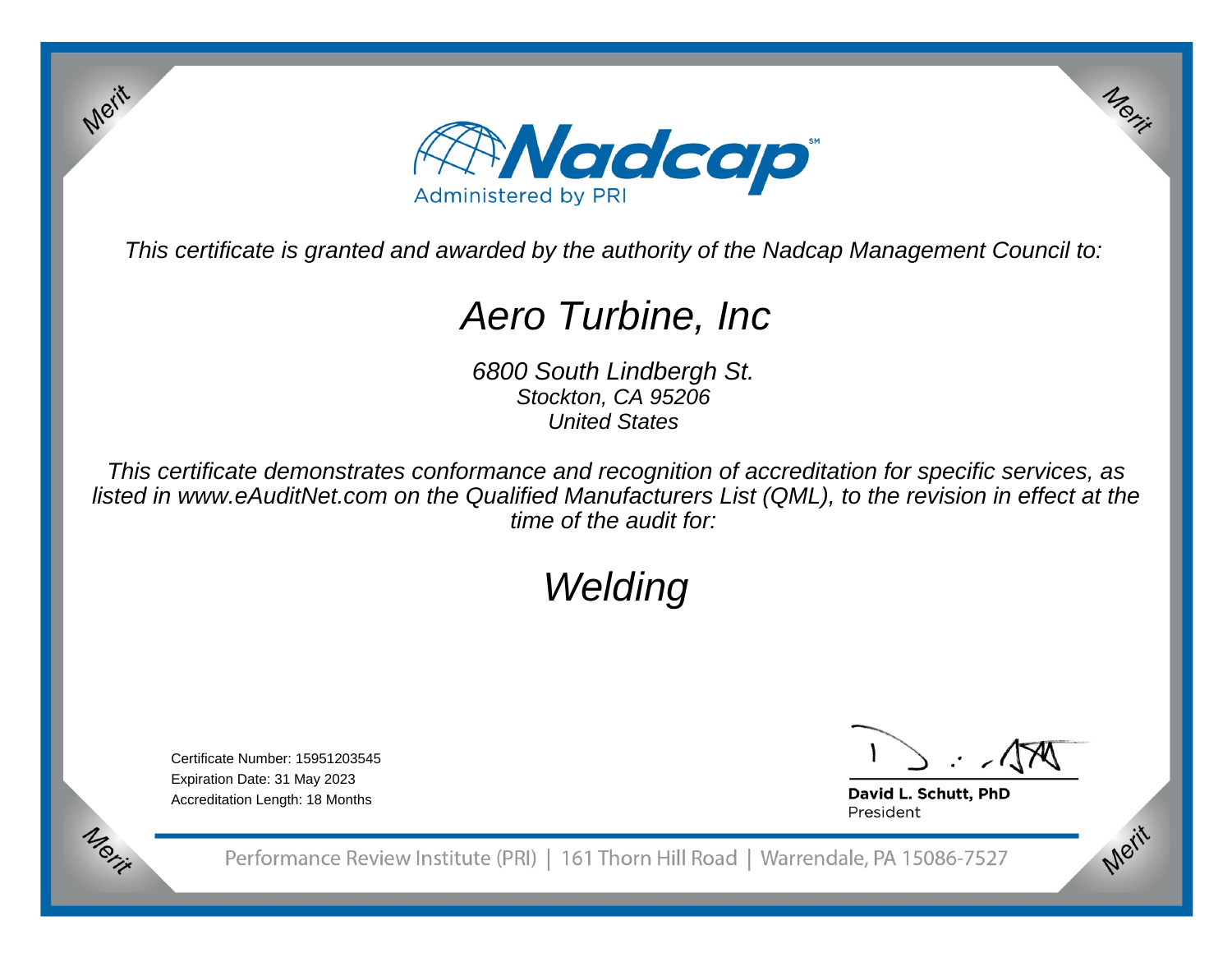

#### **SCOPE OF ACCREDITATION**

#### **Welding**

**Aero Turbine, Inc** 6800 South Lindbergh St. Stockton, CA 95206

This certificate expiration is updated based on periodic audits. The current expiration date and scope of accreditation are listed at: www.eAuditNet.com - Online QML (Qualified Manufacturer Listing).

In recognition of the successful completion of the PRI evaluation process, accreditation is granted to this facility to perform the following:

#### **AC7000 - AUDIT CRITERIA FOR NADCAP ACCREDITATION**

**AC7110 Rev G - Nadcap Audit Criteria for Welding/ Torch and Induction Brazing and Additive Manufacturing (This is required for all Welding / Torch and Induction Brazing and Additive Manufacturing audits) (to be used on audits on/after 25-Apr-2021)**

**AC7110S - Nadcap Supplemental Audit Criteria for Welding, Torch and Induction Brazing, and Additive Manufacturing (to be used on audits on/after 25-Apr-2021)** U00 None

# **AC7110/1 Rev H - Nadcap Audit Criteria for Brazing (Torch/Induction) (to be used on audits on/after 7 August 2016)**

Baseline (All audits) Supplement A – Torch (Additional requirements) Supplement G – Processes using gas (Additional requirements) Supplement H – Processes using Flux – (Additional requirements)

### **AC7110/5 Rev I - Nadcap Audit Criteria for Fusion Welding (to be used on audits on/after 6 Jan 2019)**

Baseline (All audits) Supplement F – Filler Materials (Additional requirements) Supplement G – Processes using Gas (For example GTAW, PAW) (Additional requirements) Supplement J – Tack Welding (Additional requirements)

# **AC7110/5S Rev F - Nadcap Supplemental Audit Criteria for Fusion Welding (to be used on audits before 01-Aug-2021)**

U00 None

#### **AC7110/12 Rev F - Nadcap Audit Criteria for Welder/Welding Operator Qualification (This**